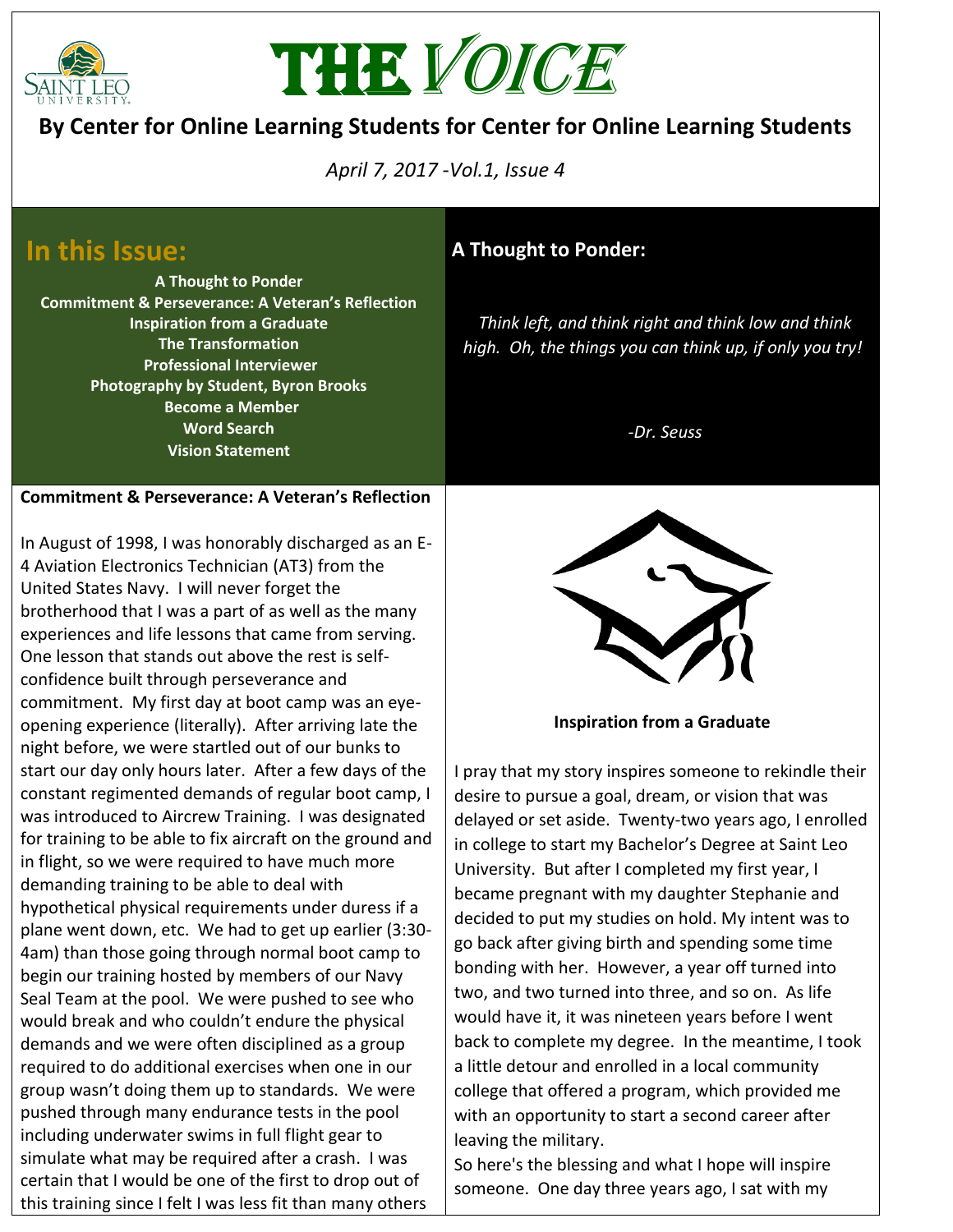around me. After completing Aircrew Training, I had additional training to qualify for Rescue Swimmer School including a 500-yard swim to be completed in 12 minutes. I watched many of whom I was certain were stronger than I drop out of training as I mentally pushed myself to go beyond where I thought I could ever physically go. In the end, I came out stronger, physically and mentally, with the lesson to never see potential limitations with a ceiling, but rather as an opportunity to exceed my expectations.

Stephen Hirschbein, Student Advisor and Student Communications Club Facilitator



### **The Transformation**

Looking back to when I first became a student at Saint Leo University, I can truly say I have grown in many ways. When I began, I was afraid, afraid of the idea of failure. However, taking on the challenge was one of the best decisions I have ever made in my entire life. Since I have begun, I can tell such a difference in who I am today with only a few classes left before I obtain my AA degree. I am more confident in everyday life, I am brushed up in many different academic areas, I am an inspiration to my kids, and I feel that nothing is impossible. When I began, I was insecure about myself, and now I am bursting with more confidence than ever. I have my good days, along with bad, and I have not mastered every class, but I am doing better than I ever thought that I could.

 My advice to all new students would be to keep on believing in yourself. Whether you are just out of high school or going back after an extended period, you got this! It is easy to become stressed when we have a lot on our plates, but in the long run, you will benefit I assure you. The feeling of becoming a sophisticated individual is amazing, and I can say, I am so glad I have become who I am today.

 I would love to hear how Saint Leo has changed your life for the greater good. Please feel free to join us at the next Student Communications Club Meeting.

Brittany Sampson, Student Writer



husband and expressed my desire to finish what I started 22 years ago. But my desire was to finish my degree without any college debt. As God always does, He opened that door by way of a military benefit, which provided the financial means to do it. So I'm happy to report that I just completed my Bachelor's Degree in Business Management, and will be walking across the graduation stage in April. I hope my story will help others realize that it is never too late to finish something that you started, no matter how many years have passed. I would even go a step further and say, it is not too late to start pursuing a dream or goal that you want to start. "I promise you; it will empower you!"

It's Never Too Late!

Ivonne Wright, Saint Leo University Graduate



**Professional Interviewee**

How did you get the job? Was it because you qualified for it or was it strictly because you knew how to prepare for the interview? The answer to those questions may vary; however, not many people want to discuss their experience after a job interview has concluded. So, I decided to give my personal experience as someone who has been on a lot of interviews. I want to share with you the many things I have noticed during an interview.

Donning a professional outfit does not guarantee a greater chance of getting hired, it requires much more than that. It requires the right attitude, the right communication skills, and the right mannerisms. At the beginning of the interview, the interviewer will ask to the most dreaded question; "**Can you tell me about yourself?**" That is the question no one likes to hear, but unfortunately, that is the opening question the majority will ask. The question sounds simple enough but not many will prepare for it and will fail. The best tip is to never share a personal history, a complete job history, or all of your experience. Instead, one may give their present employment position and duties. For example: "Well, I'm currently an account executive at Smith, where I handle our top-performing client. Before that, I worked at an agency where I was on three different major national healthcare brands. And while I really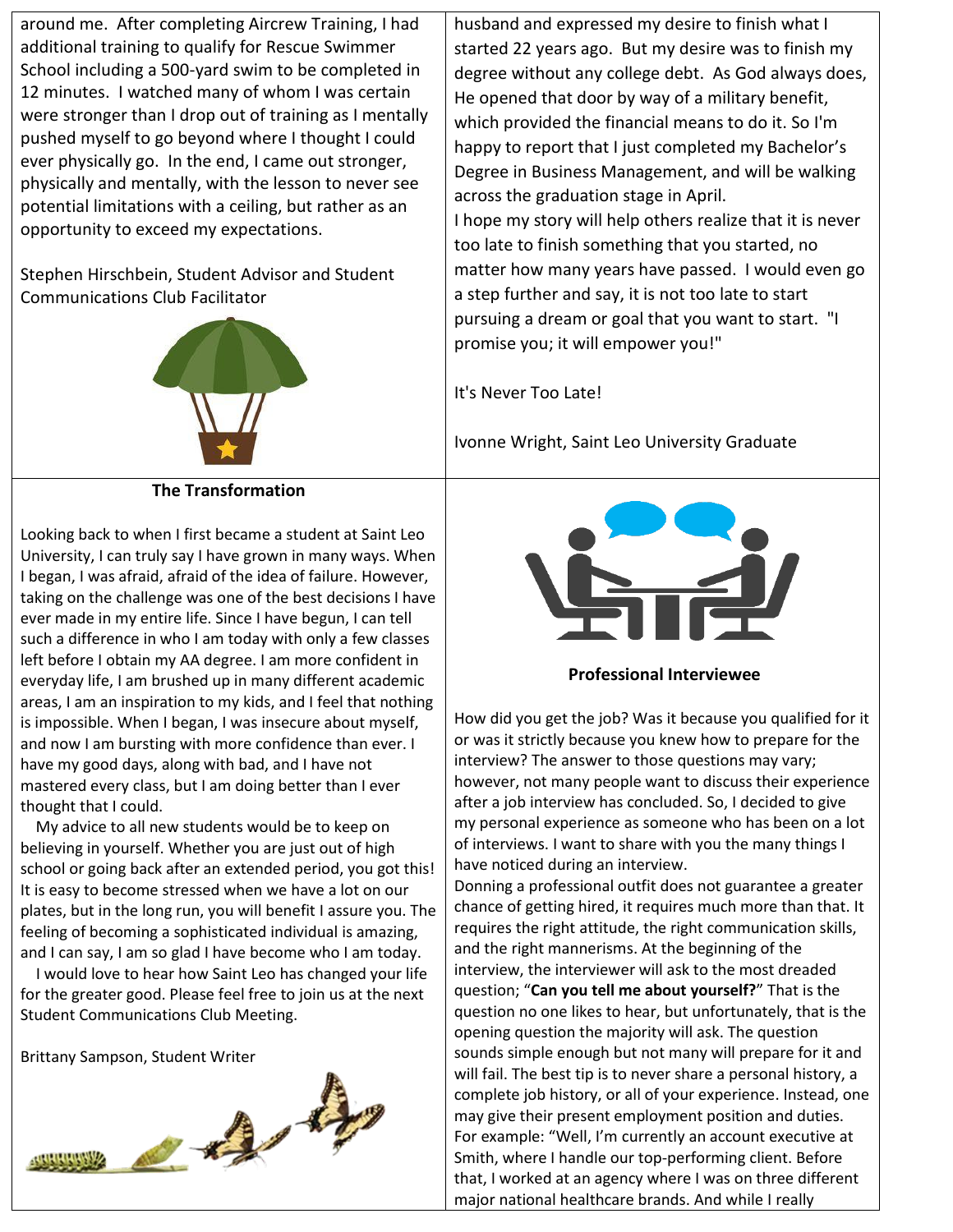





**Photography by Student, Byron Brooks** enjoyed the work that I did, I'd love the chance to dig in much deeper with one specific healthcare company, which is why I'm so excited about this opportunity with Metro Health Center." This is the simplest and quickest way to give the interviewer a quick insight about yourself and your current position which will eliminate the possibility of being asked about current job positions later.

> They will proceed to ask; "**How did you hear about the position and what do you know about the position and the company?"** This is a three part question, and you can use this opportunity to show them how interested you are in the job and the company. First, share the methods you used to discover the position. It is also vital to explain your association and interest in the company. You want to show that you specifically want to work for the company by doing your homework on the company regarding their achievements and job positions. Be specific about the information you have researched for the company and the position you are applying for in order to show that it was not a random choice.

> We seek better opportunities to better our lives in many aspects and to be happy. One question that is a tough one to answer is; "**Why are you looking to leave your current job**?" No matter how you try to answer this question, remember to be positive. Being negative will not give you the result you are trying to achieve. Instead, focus on how eager you are to take on new opportunities and challenges. Reiterate your interest in the role you are interviewing and discuss why it will be a better fit. Then, let the interviewer know and see the reason you are a good fit. Basically, outsell yourself to persuade them into hiring you. Lastly, you may encounter the question; "**How would your current boss and co-workers describe you?**" I do not have issues with my co-workers and management team; therefore, I speak with truth, and I assume that many of you do the same. The reason for this question is to find out if you are truthful as a person because they will call your current place of employment for reference and the truth will always come out. Once again, during this part of the interview, it is a reminder to share your strengths, personality, and skills.

> A final tip: The interviewer's body language is one of the most important things to pay attention to because that is the key in knowing whether he/she is interested in you (the candidate).

Best of luck out there!

Kendall Brutus, Student Writer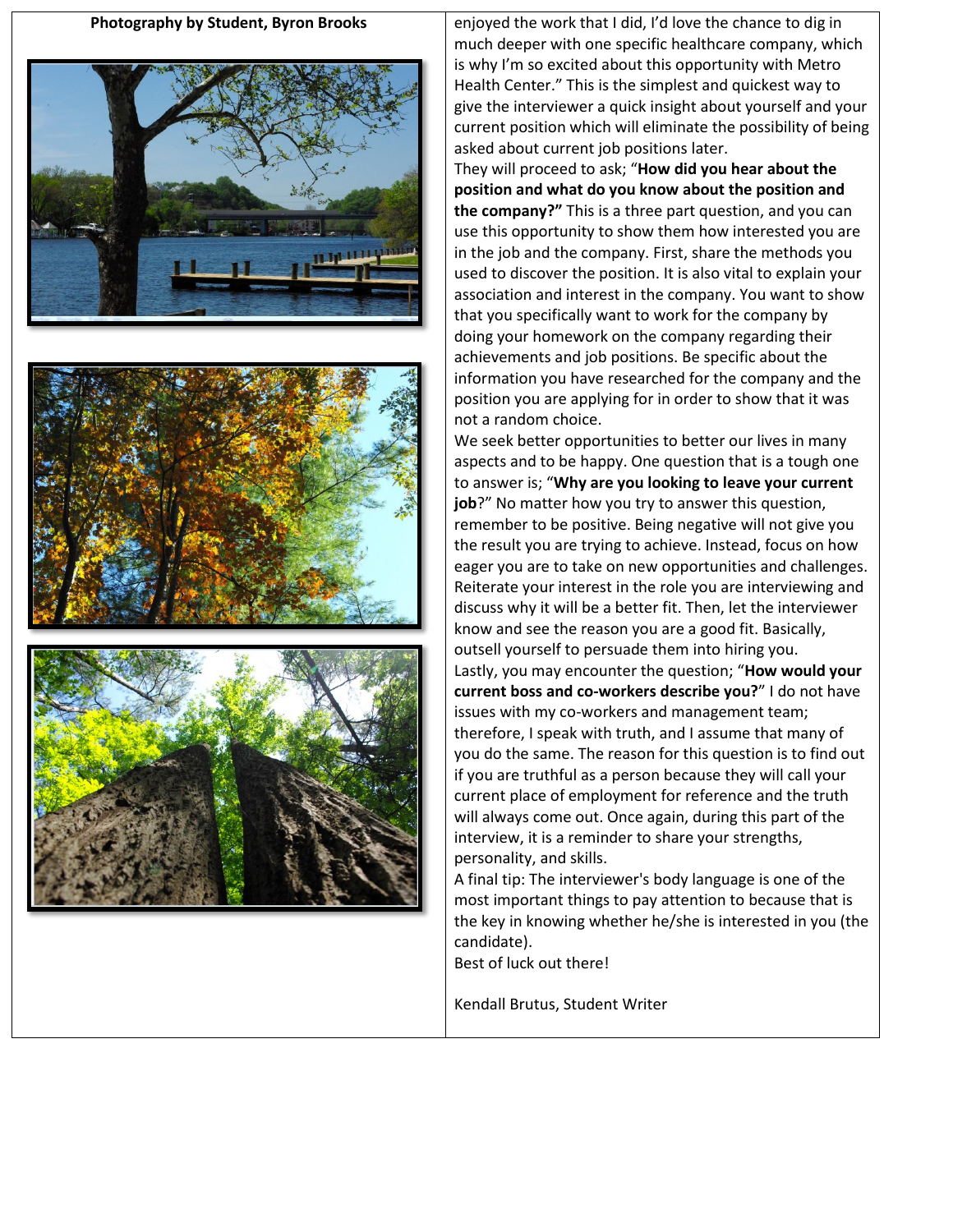#### **Become a Member**

Do you like to write or take pictures? Interested in journalism or marketing? Join the Student Communications Club to have your voice heard in THE VOICE. The Student Communications club meets the 1<sup>st</sup> Tuesday of every month at 7pmET in an online classroom. Click here to become a [Member](http://www.saintleo.edu/resources/for-online-students/academic-services/advising/online-club-membership-application.aspx) or e-mail [Jessica.schuckert@saintleo.edu](mailto:Jessica.schuckert@saintleo.edu) for more information.

*Spring Has Sprung*

by Robin Carneke-Green, Student Writer

| D | R | G | N  |   | т | А | R | O | G |   | v | N |   | N | G | N | ı | W | Е | N  | Е  | R | G |
|---|---|---|----|---|---|---|---|---|---|---|---|---|---|---|---|---|---|---|---|----|----|---|---|
| A | v | Е | C  | G | F | х | т | Q | E | L | U | D | Ε | н | С | S | Y | К | J | N  | C  | N | н |
| R | F | W | в  | К | P | Υ | F | А | E | S | L | А | C | R | O | S | S | E | М | z  |    | N | К |
| Q | O | W | А  | н | A | R | М | J | N | х | н | D | v | R | Е | F | R | E | S | н  |    | N | G |
| U | в | Е | z  | н | R | O | т | O | X | т | Z | G | В | D | D | н | P | v | S | т  | X  | W | G |
| U | R | v | Е  | S | т | т | ı | C | F | W | E | O | В | A | D | т | Q | L | С | N  | G  | R | O |
| в | К | Е | Y  | v | М | S | н | Z | G | N |   | н | C | т | А | н | R | н | N | А  | A  | Y | R |
| O | К | v | Q  | P | S | R | E | N | ı | н | S | N | U | S | W | U | М | Z | P | S  | v  | N | S |
| x | М | н | н  | U | Ρ | N | E | P | В | z | R | M | G | O | O | N | E | x | S | А  | J  | D | Q |
| L | z | F | С  | S | L | C | в | Τ | O | х | A | н | P | L | в | D | M | Υ | S | Е  | S  | Q | Τ |
| Z | N | S | J. | п | A | v | Y | J | X | G | F | L | F | S | O | F | Т | В | А | L  | L  | W | P |
| Υ | н | O | G  | N | N | в | U | U | W | N | А | т | N | A | R | B | ı | v | P | Р  | L  | R | O |
| D | v | U | N  | N | O | U | т | P | G | N |   | Z | Z | U | в | G | N | ı | Р | R  |    | н | C |
| N | J | O | G  | Е | S | х | Q | J | N | A | L | В | A | D | А | B | S | К | Ο | O  | в  | R | Y |
| O | S | F | R  | т | А | G | C | Е | т | v | U | Е | P | A | x | F | R | A | G | R  | A  | N | т |
| X | G | z | O  | A | Е | Υ | R | R | P | Z | P | Υ | X | х | G | N | н | М | O | O  | L  | в | G |
| N | W | R | W  | R | S | R | А | М | ı | E | S | G | М | G | N | ı | М | R | А | W  | D  | F | L |
| Ε | x | C | п  | F | J | C | X | O | R | R | U | E | B | А | S | Ε | B | A | L | L  | Υ  | Z | Q |
| н | S | N | Ν  | A | к | М | L | Ο | E | Β | P | G | N | L | Υ | А | L | P | М | Υ  | J. | v | Ε |
| N | C | S | G  | L | т | т | C | L | Q | х | М | C | D | v | L | Т | N | A | D | R  | E  | v | E |
| R | O | O | D  | т | U | O | W | в | E | P | A | G | С | A | Q | А | G | O | L | F  | F  | P | J |
| x | Ο | G | F  | п | S | W | Q | А | т | в | C | М | S | E | п | D | U | т | S | В  | A  | х | F |
| X | Ο | F | L  | O | R | А | L | v | L | R | A | X | S | P | R | ı | N | G | Т |    | М  | Ε | Т |
| Ο | O | L | L  | А | в | Y | E | L | L | Ο | V | т | Ο | Y | L | А | W | К | Ο | E. | Т  | N | S |

#### **WORD BANK**

BREAK BASEBALL **CAMPUS** EXAMS FRAGRANT GROWING LACROSSE PLAYING

BLOOMING **BOOKS** CHIRPING FLORAL GOLF HATCHING OUTDOOR PLEASANT

ABLOOM BUZZING DISCUSSIONS FLOURISHING **GRASSY** INVIGORATING PLANNER REBIRTH